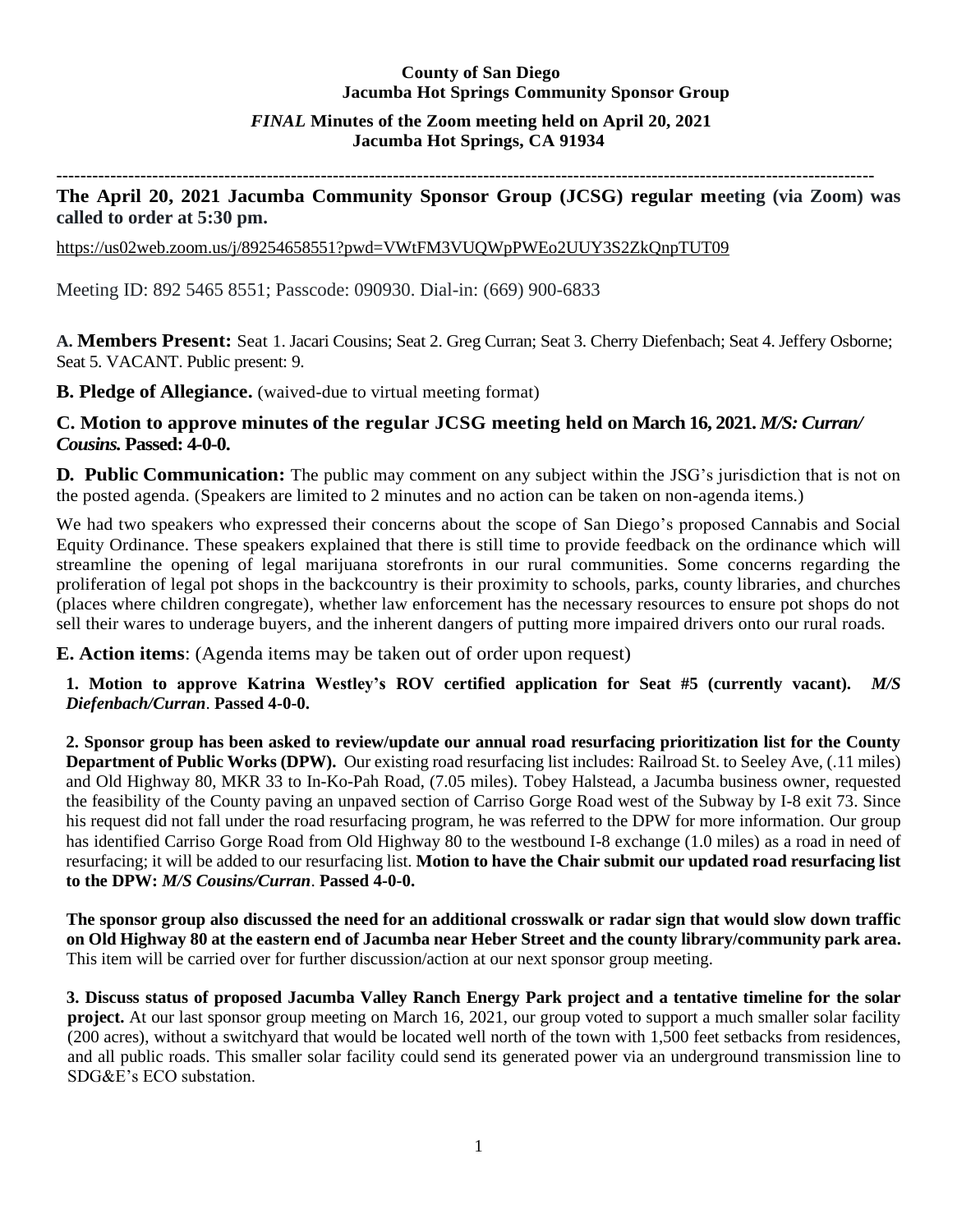On April 12, 2021, Planning & Development Services (PDS) project manager Nicholas Koutoufidis [\(nicholas.koutoufidis@sdcounty.ca.gov](mailto:nicholas.koutoufidis@sdcounty.ca.gov) or 858-495-5329) provided our sponsor group with an electronic copy of the 20-page revised JVR project plan and a summary of the very minor changes it makes to the original 643 acre solar project previously described in the DEIR. Those changes include a footprint reduction of 20 acres and a water main re-alignment. According to Nick Koutoufidis, setbacks from the project fence line along the north side of Old Highway 80 will be 110 feet from the edge of the roadway; setbacks from the edge of the roadway on the south side of Old Highway 80 will 175- 180 feet; and the fence line setback from the Jacumba Community Park/Highland Center property boundary has been increased to 300 feet. The revised project plan does not widen setbacks next to Jacumba residences on the east side of town, or eliminate the placement of solar arrays on the knoll where the abandoned farm buildings are currently located. Nor does it eliminate the 3.2-acre switchyard. The revised JVR solar project plan can be viewed at: [https://www.sandiegocounty.gov/content/dam/sdc/pds/ceqa/JVR/DEIR/AdditionalDocs/JVR0Plot%20Plans%20\(Optimi](https://www.sandiegocounty.gov/content/dam/sdc/pds/ceqa/JVR/DEIR/AdditionalDocs/JVR0Plot%20Plans%20(Optimized).pdf) [zed\).pdf.](https://www.sandiegocounty.gov/content/dam/sdc/pds/ceqa/JVR/DEIR/AdditionalDocs/JVR0Plot%20Plans%20(Optimized).pdf) (Although the Chair requested PDS provide a hard copy of the revised plans for our group to review on April  $12<sup>th</sup>$ , eight days before our sponsor group meeting, they were not received until after our meeting.)

## **Additionally, the PDS Planner provided the following tentative timeline for the JVR solar project:**

### **Week of June 22, 2021---Final EIR is released**

**July 9<sup>th</sup>, 2021---Planning Commission Hearing** (vote on whether to recommend the project)

### **August 18th, 2021---Board of Supervisors Hearing** (vote on whether to approve the project)

Given the County's COVID meeting restrictions in place throughout the JVR DEIR review process and which are still firmly in place, the Jacumba Sponsor Group believes that our residents are being kept in the dark about this massive green energy facility that is six times the physical size of our existing community. **There is NO SOCIAL EQUITY in jamming through 600 acres of solar arrays that will consume the best vacant farm or residential land immediately adjacent to our tiny village/Colonia.** Given the social-economic disadvantages experienced by many of our residents, an in-person meeting is absolutely critical to answer residents' questions and concerns about this "interim" 35-37 year project that has very real impacts to the future existence of Jacumba. **Zoom meetings simply do not work in a community where many residents do not own computers and/or smart phones. With the County's continued reliance on remote meetings, Jacumbians will effectively be shut out of any meaningful participation in the project review process.**

Before our Sponsor Group can make an informed decision on whether to approve, conditionally approve, or deny the revised JVR project plan, our residents must be made aware of the scope of the project and its significantly negative effects on Jacumba's community character, scenic vistas, biological resources, property values, tourism, and other quality of life issues. To that end, a socially-distanced community gathering to discuss this project is currently being organized by some residents for May 7, 2021 at 6 pm. It is only after receiving feedback on the project, from our neighbors and local business owners, that the Sponsor Group can faithfully represent the community's views regarding this project plan.

### **Motion to invite the project planner and project applicant to attend our next JCSG meeting on May 18, 2021 at 5:30 pm where we will vote on the revised JVR project plan.** *M/S: Diefenbach/Osborne.* **Passed: 4-0-0.**

### **F. Group business and Announcements-discussion only.**

#### **1. Announcements:**

**a.** On April 1, 2021, the Chair submitted a code compliance complaint for the continued presence of derelict appliances and mattresses dumped at the former Miller recycling place on Old Hwy 80. According to county code enforcement, the property has received multiple complaints and it is currently under investigation.

#### **2. Community Interface Reports:**

**a. Fire Safe Council Revitalization.** Mark Ostrander identified that the Fire Safe Council will be holding chipping events from 10m to 2pm on May 15, June 19, and July 17, 2021. Chipping sites for all the dates are the Resource Center (the former Boulevard Fire Station) and the Jacumba Community Park.

**b.** The Jacumba Boulevard Revitalization Association (JBRA), a CA non-profit 501c3 organization, will host a variety of community clean-up events as follows: Boulevard—Aug. 21; Campo—Sep. 18; Jacumba—Oct. 16; and Potrero—Nov. 20. Over the past year, the Resource Center operated by JBRA volunteers, has essentially been shut down for community activities due to COVID restrictions. The former fire station